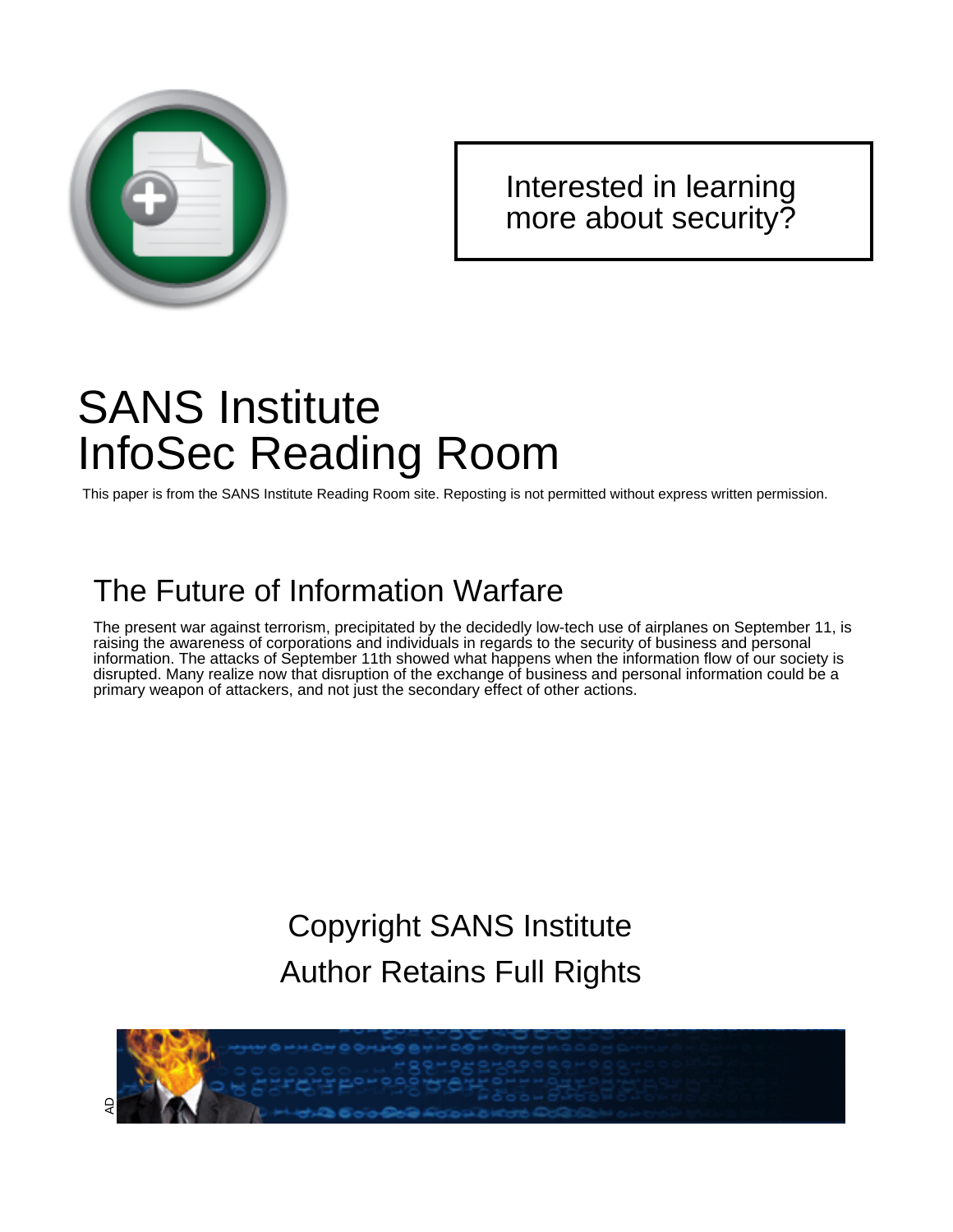#### **The Future of Information Warfare**

Carter Gilmer GSEC Practical Assignment Version 1.2f

#### **Military Description of Information Warfare**

The present war against terrorism, precipitated by the decidedly low-tech use of airplanes on September 11, is raising the awareness of corporations and individuals in regards to the security of business and personal information. The attacks of September  $11<sup>th</sup>$  showed what happens when the information flow of our society is disrupted. Many realize now that disruption of the exchange of business and personal information could be a primary weapon of attackers, and not just the secondary effect of other actions.

The idea of warfare using information as a weapon is not new. The obvious place to start getting a handle on the definition of information warfare is the military:

> **information warfare** – Information operations conducted during time of crisis of conflict to achieve or promote specific objectives over a specific adversary or adversaries. [Dept. of Defense, p.209]

**information operations** – Actions taken to affect adversary information and information systems while defending one's own information and information systems. [Dept. of Defense, p.209]

personal minimation. Ine autacks of september 11 showed with<br>an flow of our society is disrupted. Many realize now that disrupti<br>usiness and personal information could be a primary weapon of at<br>arge effect of other actions These definitions are rather bland and general, to be sure. The military's focus on information historically has been its use in aiding the destructive capabilities of conventional weapons. The nightly news showed us the abilities of computer guided missiles during the Gulf War, and even the foot soldier has computer-aided gear such as weapon-sighting systems.

#### **The Many Facets of Information War**

Warfare has historically been the domain of nation-states, or at least groups of displaced people fighting an oppressive government. Now, both small, loosely organized groups and individuals can (and are) conduct information warfare on a vast array of targets.

The critical point to remember when reviewing the military's treatment of information as a weapon is that IW is much more than using information to aid conventional destruction. Warfare has lost its material nature, and information has become an end in itself. As governments, businesses, and individuals become increasingly reliant on data storage and movement, the potential for serious economic harm resides in the information itself.

attacking also shifts. Simply destroying the infrastructure used to store and transmit data has an As the economic value shifts out of material goods and into the information itself, the means of effect on our ability to immediately use the information the data represents. For sure, the physical devastation experienced at the World Trade Center destroyed many repositories of information and the mechanisms used to access said information. Yet, this crude attack did not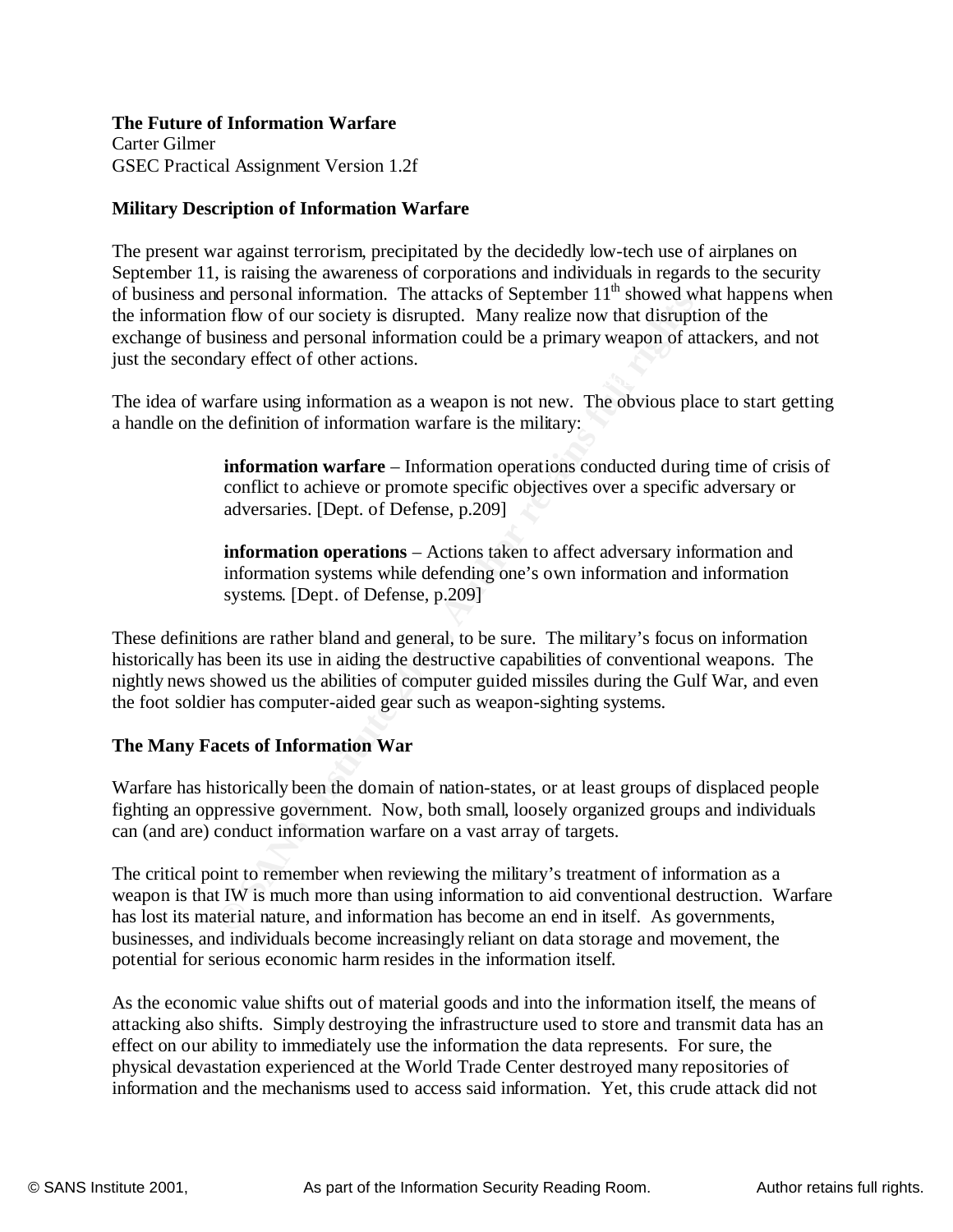destroy that information totally. For example, using an extensive system of backups, the New York Board of Trade resumed commodities trading less than one week after the attacks; one of the directors boasted that they could have resumed trading that very same day! [Gibson, p.1]

For maximum effectiveness, then, information warfare will come to be characterized by methods designed to corrupt or misuse the information itself. The next section develops a hierarchy of attack methods used for IW. Then, the current situation is assessed and the future trends examined. The defenses necessary for the future are discussed, and the paper concludes with some points on the changing philosophy of warfare.

#### **Hierarchy of Attacks**

As information becomes an end in itself for attacks, there are several species of attack possible. The following diagram shows a hierarchy of methods used in an information war, along with the associated skill level required on the part of the attacker, and the possible direct economic benefits to the attacker.

| Profits<br>Low | Method<br><b>Destroy Records</b> | Skill<br>Easiest |
|----------------|----------------------------------|------------------|
|                | Disrupt Service                  |                  |
| High           | Illicit Use of Info              | Hardest          |

The enanging philosophy of warrare.<br> **Attacks**<br>
In becomes an end in itself for attacks, there are several species of<br>
diagram shows a hierarchy of methods used in an information was<br>
llevel required on the part of the att Merely destroying information is the most basic form of attack in information warfare. Physical destruction can be included in this category, along with worms, viruses, Trojan horses, etc. designed to simply delete data. Even more obscure weapons such as High Energy Radio Frequency (HERF) guns and nano-machines fall into this first category. The aggressor that uses such methods never actually obtains the information being destroyed. Obviously, the attacker cannot use the information for personal gain. Viruses and related ilk do not need to be very sophisticated when the sole purpose is destruction.

Moving to the idea of disruption of service, the skill required increases, as does the potential economic benefit. An attacker may be able to develop more complex forms of the software weapons mentioned above that target only certain software programs or hardware devices. The entity under attack may not be able to simply resort to using backup data or hardware, as those may also come under the same attack, rendering them useless. The attacker may be just a group of hackers testing their skills; in such case, economic gain probably would not be an incentive. Imagine, however, governments or corporations designing software weapons that only harm a rival's equipment or programs. The aggressor would remain functional while the victim loses clients or suffers an international crisis.

The pinnacle of information warfare is the illicit use of information. Instead of destroying data, or denying others access to the data, the attacker obtains from and/or modifies information about the victim. There are numerous scenarios here, all of which could potentially be quite lucrative to an attacker. Such examples range from a lone attacker assuming the identity of someone else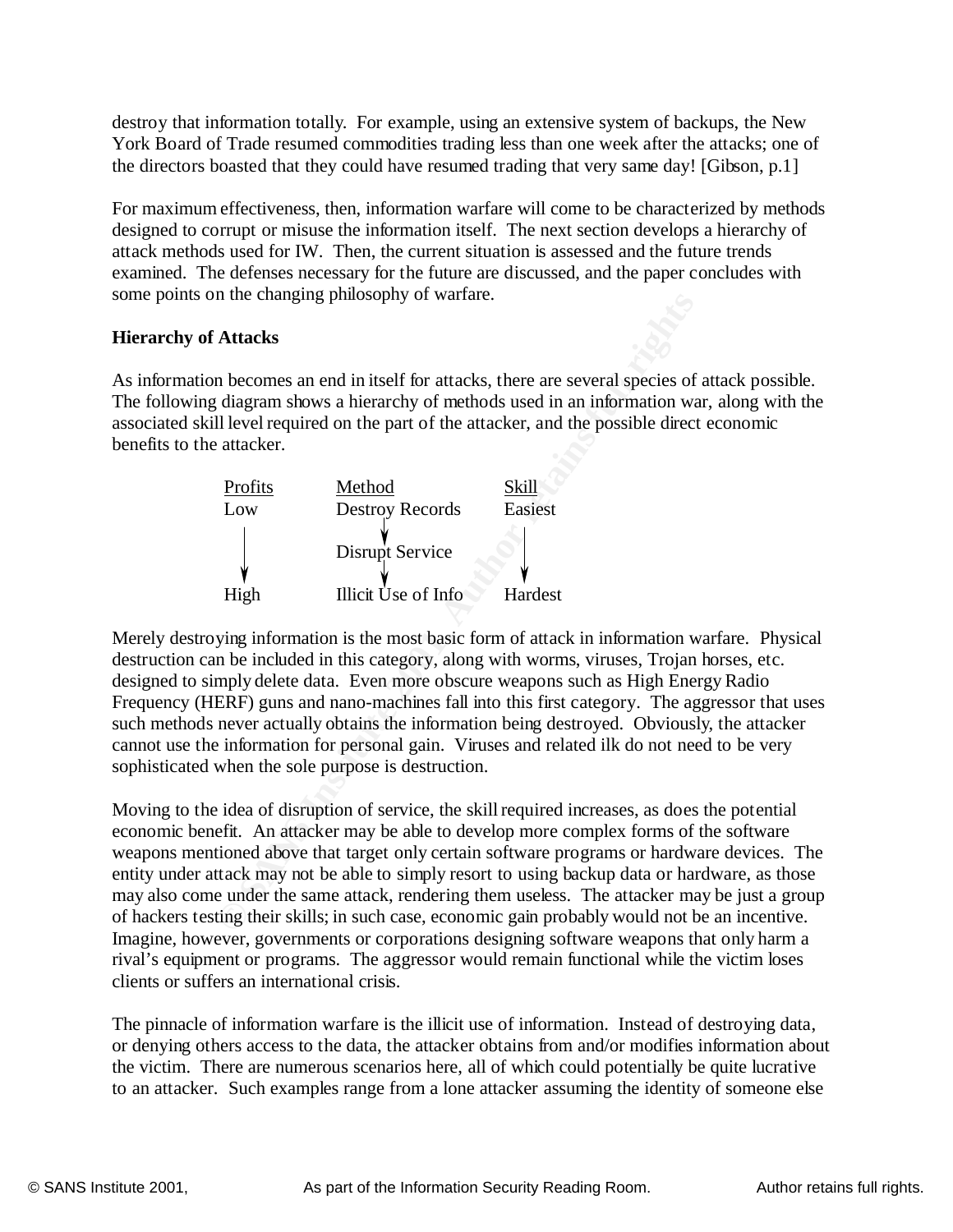to corporations obtaining inside data about their competitors to governments shutting down the economic system of an enemy. The more specific the information is, the more difficult it will be for an attacker to interpret the information out of context. Also, while it is easy to simply destroy data or services, to actually retrieve information leaves trails behind which give away the operations of the attacker. These trails can be erased, of course, but is more time-consuming and difficult—meaning there are more chances for an attacker to slip up when trying to retrieve information for subsequent use.

#### **Current Focus**

**SS**<br> **SS**<br> **SS**<br> **SS**<br> **SS**<br> **EXECTIVE CUTE COTECT AND**<br> **SS**<br> **EXECT**/CC show that the number of reported vulnerabilities has a CERT/CC show that the number of reported vulnerabilities has in the first three quarters of number of products mean there are many, many more holes available for an attacker to use. The focus in current attacks remains mainly at the easiest two levels in the above hierarchy. Both the complexity of current commercial off-the-shelf (COTS) applications, and the sheer Statistics from CERT/CC show that the number of reported vulnerabilities has risen from 171 in 1995 to 1,820 in the first three quarters of 2001. [CERT, p.1] As expected with the increase in vulnerabilities, the number of incidents has also increased. CERT/CC reported just 132 incidents in 1989, but has already reported 34,754 incidents in Q1-Q3 of 2001. [CERT, p.1] These attacks extend beyond the commercial sector, too. In 1996, the GAO estimated that Department of Defense computer systems were attacked 250,000 times per year, and that only one out of every 500 attacks was detected. [GAO, p.1]

We are experiencing a situation where systems have become so complex that software and hardware vendors must run the infamous "Red Queen's race," where they must constantly keep refining their products just to stay even with the advances made in attack methods. For example, when denial of service (DoS) attacks first appeared, the attack technology was spread to involved computers manually. Now, attackers have placed the attack tools as part of the payload of a virus or worm. Automated propagation of DoS tools enables people or groups with less initial resources to launch attacks. Surprisingly, this automatic deployment became a DoS attack *itself* in the Code Red/Nimda events!

be affected because of the lack of security elsewhere in the world. Furthermore, remember that Many of the information warfare attacks that are publicized appear to be the efforts of individuals or small groups; as mentioned previously, information warfare is an especially attractive offensive option for less empowered people. That IW is increasingly characterized by terrorist-like methods has been exacerbated by the growth in the use of technology, the Internet in particular. The large and costly disruptions of a DoS attack come for a small price in equipment and supplies, and, as the number of Internet connections grows, the difficulty of orchestrating such an attack decreases. It is almost ironic that those who are the heaviest users of advanced information technology are also the most susceptible to information warfare attacks. The distributed nature of the Internet allows attacks to come from nearly anywhere, and those individuals/corporations/governments with the most reliance on networking present the largest target. Of course, firewalls and intranets may reduce the exposure of the most critical systems of one entity to intrusion, but denial of service attacks mean that even the most fortified system may "netwar," war over the Internet, is only one choice for an information warfare attack. Those entities with large amounts of stored information still must contend with those who might destroy or steal that information through more conventional means.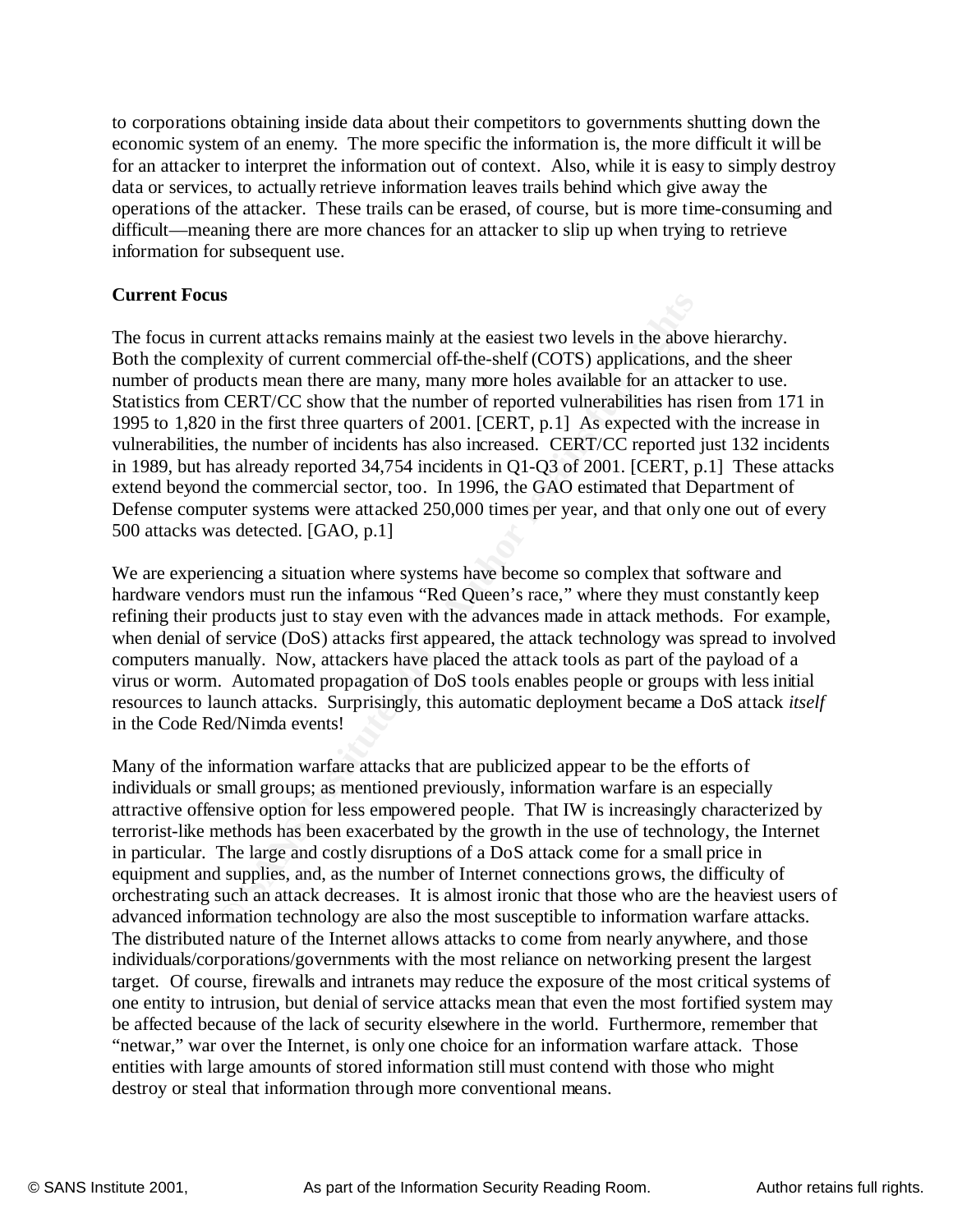#### **Three Types of IW**

set or actions unappy at several unterent levels in our society.<br>
seproached information warfare by dividing it into three categories:<br>
I global. [Schwartau, p.17] The main concern in each of these level<br>
in gage, and terr stage of IW, the usage and misappropriation of information. For an attacker at each one of these At this point, the reader is starting to get the idea that information warfare certainly includes the familiar offensive techniques used for years (e.g., bombing a data center), but extends to include a much larger set of actions that apply at several different levels in our society. The author Winn Schwartau approached information warfare by dividing it into three categories: personal, corporate, and global. [Schwartau, p.17] The main concern in each of these levels, respectively, is privacy, espionage, and terrorism. These categories highlight the third, and most problematic levels, stealing a personal identity, a corporate plan, or a national security secret would be immensely more profitable than just destroying that information. Writing in 1994, Schwartau stated that information warfare costs the United States up to \$300 billion per year. [Schwartau, p.16] Even this old figure shows the magnitude of information war's impact, especially when one considers the amazing growth the computer sector has experienced since 1994.

The takeaway thought from this is that in order to meet the challenge of information war attacks, we must think in a different manner. Although we have many military-sounding terms with "war" in them, the highly structured organization and philosophy of the military is not going to be able to deal with these new threats adequately. Information is the thing we want to protect, but it has no material nature or location. Not only is information the object of attacks, but it can also be the means of attack. The possible economic destruction from an IW attack shows that nebulous enemies can damage any nation's total security; the military may not be able to defend the nation's infrastructure or even strike back if the attackers are distributed worldwide.

Therefore, in preparing for the future in which acts of information warfare are certain to continue and grow more significant, there are certain preparations needed on each of the three levels.

#### **Distribution of Resources is Beneficial**

have equal significance. Once placed, a stone is only moved when opposing stones surround it. In the discussion so far, distribution of resources has turned out to be a double-edged sword. The New York Board of Trade found that distributing its information (data backups) geographically saved it from business failure on September  $11<sup>th</sup>$ . Yet, the distributed nature of the Internet allows attackers to cloak their true locations and identities, foiling law enforcement efforts. So what is the best policy? The answer is best illuminated in an analogy concerning the games chess and Go. Chess starts with equal opposing armies and the pieces move according to assigned ability toward the one goal of capturing the opposing king. Both sides start at full strength, and usual strategy emphasizes moving and capturing pieces in such a way to control the center of the board. Go, on the other hand, starts with an empty board, and all pieces ("stones") The object for the player is to use linkages between the stones to surround territory on the board. Go emphasizes building networks of power, and the sides and corners of the board can often be more important than the center. [Arquilla, p.16]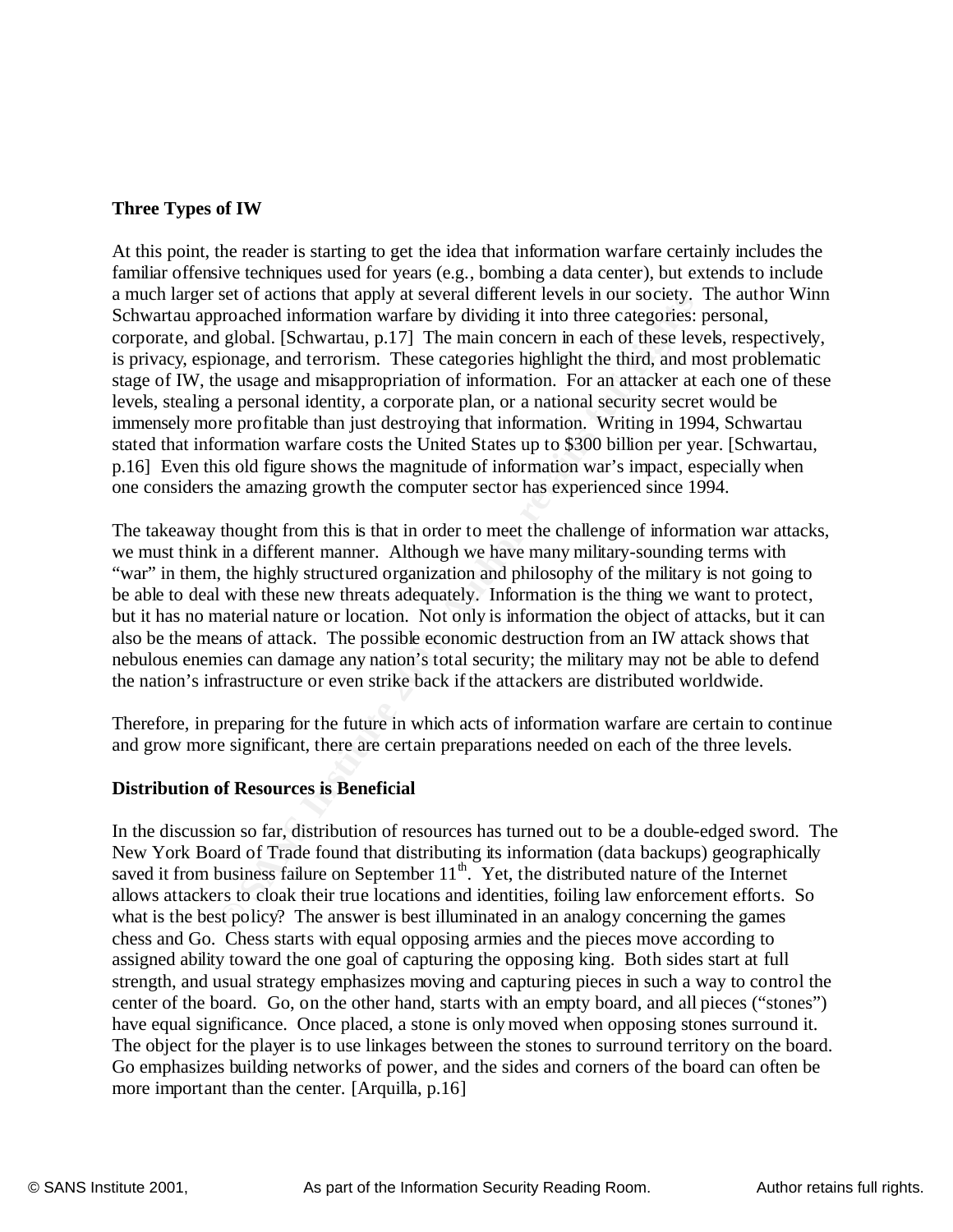Go's emphasis on networking is much more like the current world of computer systems. Power is distributed across many locations in both information warfare and Go. To effectively handle the distributed threats of infowar, individuals/corporations/governments cannot responds as if playing chess, with the linear development of weapons of varying power. Just as there is no king in Go, information warriors do not have a central location of power. The best way to respond to threats from a networked enemy is to use the network's properties to gain equal standing. Centrally located sources of information (conglomerated power) are doomed to fail against a distributed enemy.

#### **Defenses against IW**

**© SANS Institute 2001, Author retains full rights** The networked world turns out to a blessing and curse; only by wholly embracing the ideas of networking information can various entities reap the benefits of networking and still respond effectively to the unique threats of information warfare. Still, talking generally about reducing centralized locations of power does not give a specific idea of what can be done in the future to meet the ongoing threats of information warfare. David Brin, writing about privacy in our society, made note of the problems networking causes and the necessary changes in society's structure to handle the new threats. He gives numerous action points:

- 1) Pursue research to create mapping programs that find points of vulnerability in the Internet.
- 2) Increase development of encryption based validation and verification systems.
- 3) Insist that organizations with vital records have a distributed backup system.
- 4) Use teams of security testers (hackers) both inside and outside of organizations to test vulnerabilities.
- 5) Encourage society to distribute locations of services and expertise, so that critical services can absorb local damage similar to the way the Internet routes around outages.
- 6) Reduce the reliance on hierarchical power structures, with the accompanying levels of secrets. [Brin, p.318]

This last point is the most radical change, and will be the most difficult to implement. A huge percentage of governments and corporations still operate on the pyramidal power structure, where power and authority flow from the top down. There have some widely publicized attempts in corporations to "flatten" the power structure, but the newsworthiness and novelty of such attempts indicates that this is still not the prevalent approach. The entire branch of the military is hierarchical in nature; this is the root of the military's ultimate ineffectiveness in dealing with a networked threat.

enable the free sharing of files (mostly digitized music), which raised the question of copyright A perfect example of networked organization succeeding where hierarchical organization failed is seen in the Napster and Gnutella file-sharing services. Napster used centralized servers to infringements. Due to the political and economic power of the recording industry, these central servers were shut down for a period of time, ending the file swapping. Gnutella achieves the same end (file sharing), but does so without any centralized servers coordinating the activity--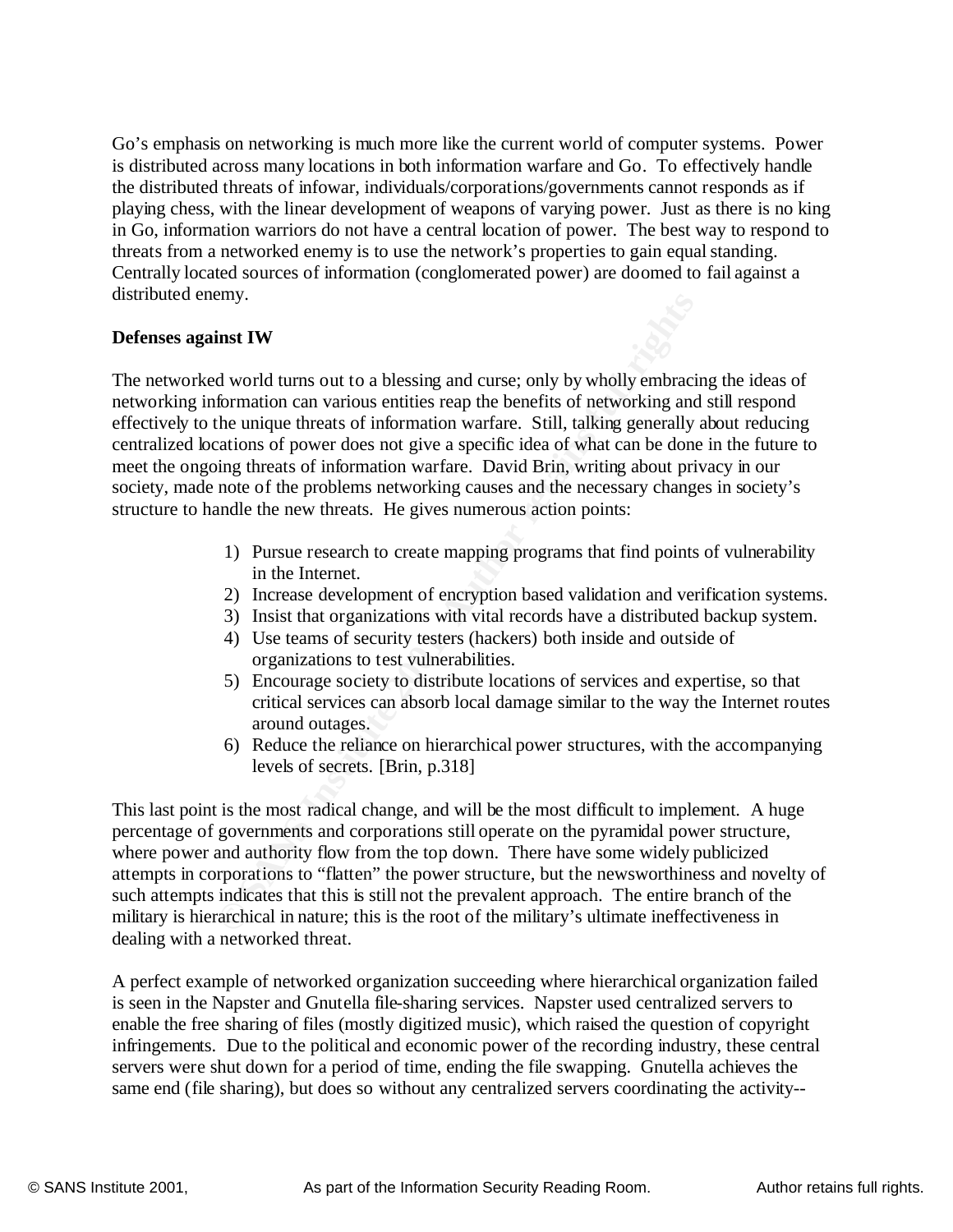everything is done via the network. The same questions of illegality still exist, but there is no one location that can be shut down to prevent the file swapping from occurring, and thus, it continues briskly.

Note that I have not listed any specific programs, virus detectors, firewalls, and etcetera that can help stop the economic loss resulting from information warfare activity. Certainly, all of these will be useful and necessary to protect users at all three levels from information warfare. The point is, any specific software applications or hardware devices will need to be constantly updated to meet new threats; to list them specifically here is to be out of date almost immediately. The critical changes needed are in the manner in which we treat, store, and exchange information. The existence of networks, and our increasing reliance on their use, means that we need a more fundamental change.

#### **Paradigm Shift Necessary**

The general security structure that has been built (at least in the United States) is one that focuses on the means of conflict much more than the objective of conflict. Think about it: we naturally assume that secrets should be kept secrets, and most of the energy in computer system security is spent on firewalls, virus scanners, et al. John Rothrock, writing in an essay on trust and security in the context of information warfare, points out that fully dealing with IW may mean changes in how we as a society understand and deal with conflict itself. He asks the question, do we as a society want to make the shifts necessary to control information securely? [Rothrock, p.223]

Et lew tureats; ionstitute means prenically neter the ore out of order and the increasing the state, and our increasing reliance of the critical changes needed are in the manner in which we treat, symmation. The existence Rothrock goes on to note that IW means that our society must be able to act in three interdependent arenas: (1) offensive action against the enemy's information capabilities; (2) defensive protection of our own information capabilities; and (3) capabilities to *use* information more effectively than our enemies. [Rothrock, p.225] He points out that this means often times responding to attacks from those with far less advanced information structures, with the attending problems (e.g., the current action in Afghanistan). The military has long focused primarily on the offensive arena, using hierarchical secrecy to deal with the second sphere. Rothrock wonders how the typical response of hierarchical secrecy will mesh with the openness and convenience that everyone has come to enjoy in the networked world.

Rothrock's points about change are useful, but they seem to again focus too much on the military power structure. IW is a problem of national security, but it is also a problem of personal and corporate security as well. In our current mode of thought, the chase has been toward a means of creating and verifying secrecy. Yet, there has been a general groundswell in the West against the veil of secrecy in corporations and government, which seems to answer Rothrock's above question negatively.

solution is to start a movement away from secrecy toward what he calls a "transparent society," David Brin suggests that using secrecy is counterproductive, since it by nature creates vulnerabilities in our information infrastructure on which information warriors focus. Brin's where cash flow and secret ledgers are open for all to see. [Brin, p. 321] Our society will probably definitely become more open as network organization begins to replace hierarchical organization, but Brin's solution is not so easily implemented. Just as the populace loathes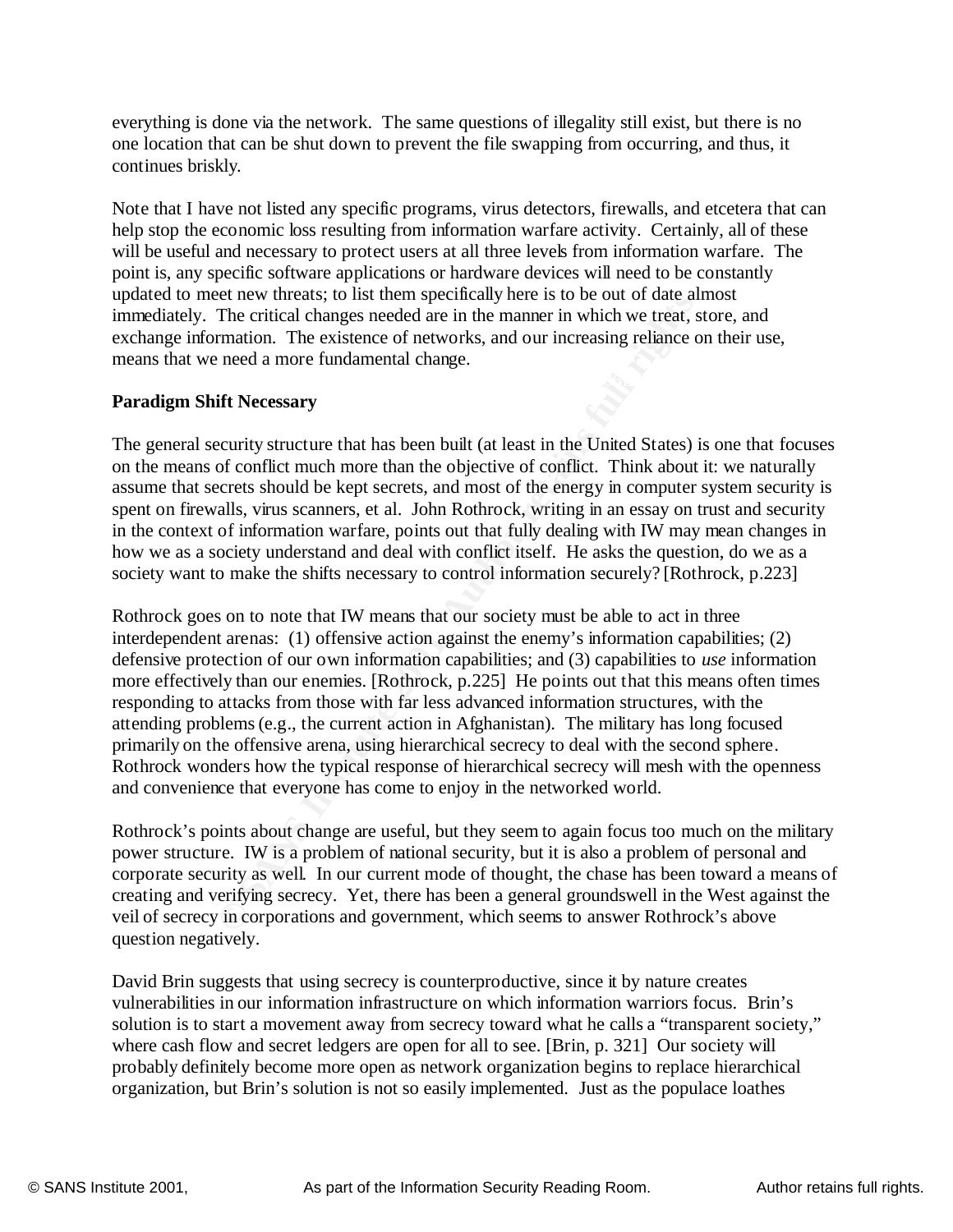secrecy in governments, the people are clamoring for more privacy in their personal lives. Shifting secrecy to the personal sphere will only make that sphere the lucrative one for information warriors. As a society, we will ultimately decide the balance between openness and privacy, between convenience and security, knowing that the decisions made for each of Schwartau's spheres synergistically affects the other spheres.

#### **List of References**

Arquilla, J., and Ronfeldt, D. "Information, power, and grand strategy: In Athena's camp." In Athena's camp: Preparing for conflict in the information age. RAND. Santa Monica, CA. 1997.

retained Ronfeldt, D. "Information, power, and grand strategy: In Ather prices and private corporations: New threat models and risk <http://www.terrorism.com/documents/iw-privatrisk-pdf>.<br>
xansparent society: Will technolo Blyth, T. "Cyberterrorism and private corporations: New threat models and risk management implications." <http://www.terrorism.com/documents/iw-privatrisk.pdf>.

Brin, D. The transparent society: Will technology force us to choose between privacy and freedom? Addison-Wesley, Reading, Massachusetts. 1998.

CERT Coordination Center. "CERT/CC statistics 1988-2001." http://www.cert.org/stats/. November 27, 2001.

Department of Defense Dictionary of Military and Associated Terms. Joint Pub 1-02. http://www.dtic.mil/doctrine/jel/new\_pubs/jp1\_02.pdf. April 12, 2001.

GAO Report. "Information security: Computer attacks at Department of Defense pose increasing risks." http://www.us.net/softwar/gao.html. May 22, 1996.

Georgetown Essays on Information Warfare, edited by Denning, D.E. < http://www.cs.georgetown.edu/~denning/infosec/iw-essays/>. Vol. 1, Spring 1999.

Gibson, Stan. "Lessons learned speed WTC recovery." ZDNet News. http://www.zdnet.com/zdnn/stories/news/0,4586,2813977,00.html. September 21, 2001.

Haeni, R. E. "Information warfare: An introduction." http://www.guest.seas.gwu.edu/~reto/infowar/info-war.html. January 1997.

Harreld, H., and Fonesca, B. "Guarding against cyberterrorism." http://www.infoworld.com/articles/fe/xml/01/10/22/011022fealert.xml. October 22, 2001.

Houle, K. J., and Weaver, G. M. "Trends in Denial of Service attack technology." http://www.cert.org/archive/pdf/DoS\_trends.pdf. October 2001.

Information Warfare Research Center. http://www.informatik.umu.se/~rwhit/IW.html. November 2001.

Information Warfare Site. http://www.iwar.org.uk/. December 2001.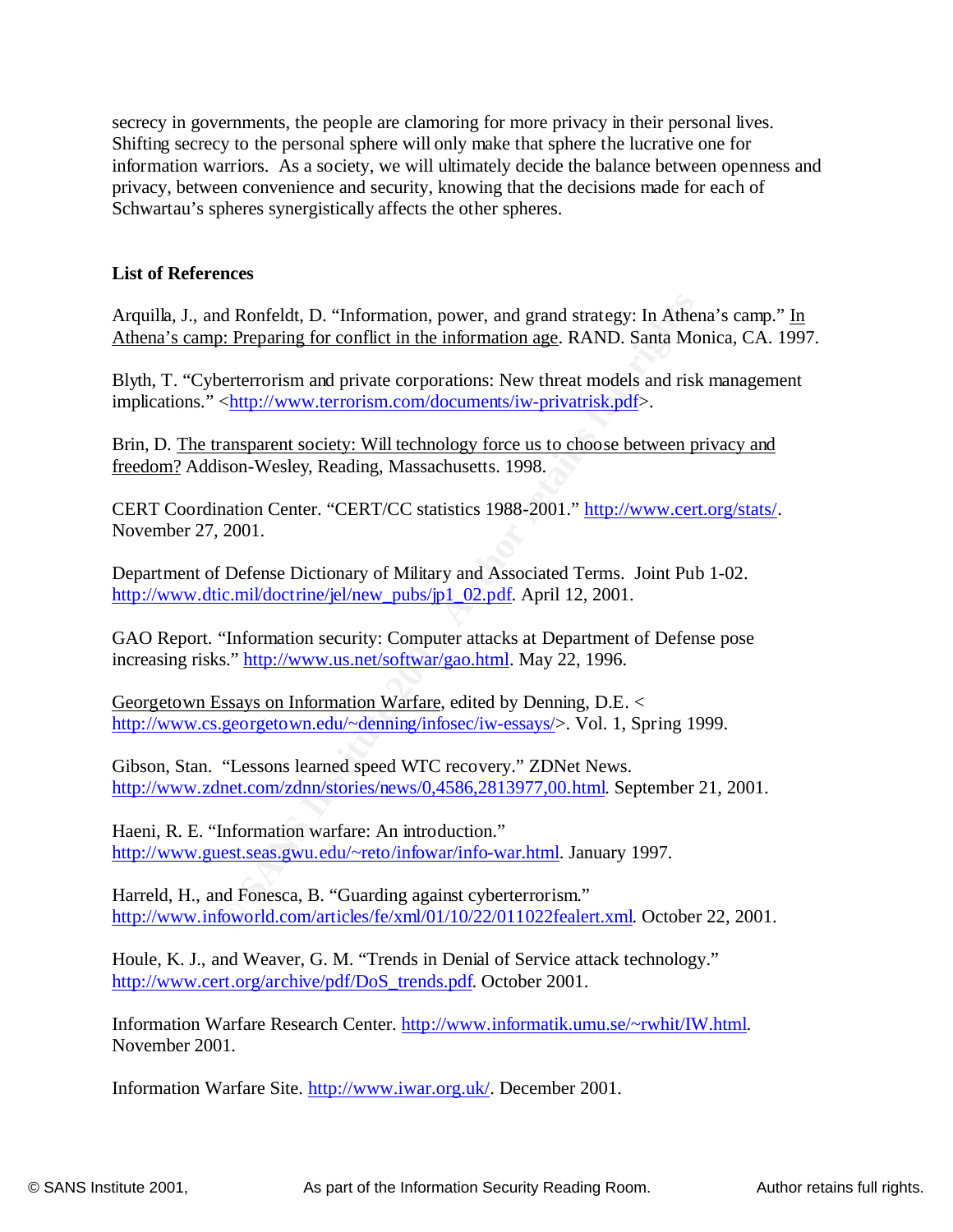Insititute for the Advanced Study of Information Warfare. http://www.psycom.net/iwar.1.html. December 2, 2001.

Rothrock, J. "Information warfare: Time for some constructive skepticism?" In Athena's camp: Preparing for conflict in the information age. RAND, Santa Monica, CA. 1997.

Schwartau, W. Information warfare: Chaos on the electronic superhighway. Thunder's Mouth Press, New York. 1994.

Whittaker, R. Information Warfare. < http://www.informatik.umu.se/~rwhit/IW.html>. May 1998.